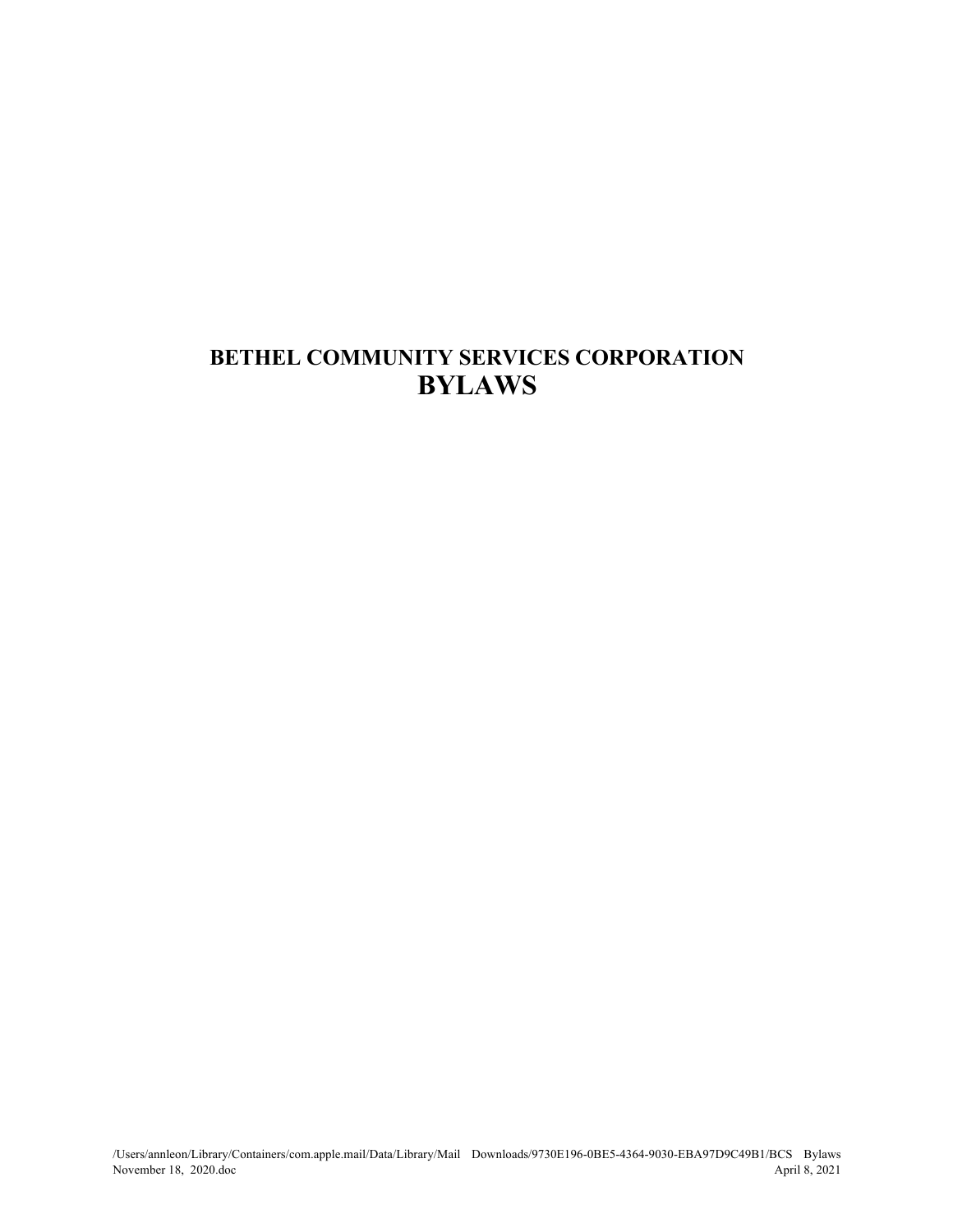## **ARTICLE 1. NAME**

The name of this corporation shall be Bethel Community Services Corporation (hereinafter sometimes referred to as the "Corporation").

#### **ARTICLE 2. EXISTENCE**

The existence of the Corporation shall be perpetual.

## **ARTICLE 3. PURPOSES**

The purpose of the Corporation shall be as provided in its Articles of Incorporation. Although the statement of purpose in the Articles of Incorporation shall be definitive, the following is provided for convenient reference.

The Corporation is organized exclusively for religious, charitable, and educational purposes; to engage in activities related to the aforementioned purposes; to invest in, receive, hold, use, and dispose of property as may be necessary or desirable to carry into effect the aforementioned purposes; provided, however, that all of the above purposes are within the meaning of section 501(c)(3) of the Internal Revenue Code of 1986, as amended, or the corresponding provision of any future United States Internal Revenue law (herein, future references to the "Code" are taken as references to the Internal Revenue Code of 1986, as amended, or the corresponding provision of any future United States Internal Revenue law). Without intending to limit any of the foregoing, the Corporation's specific purposes shall include assisting the various social ministries at Bethel Lutheran Church and to seek grants and funds outside of the Bethel budget to provide services to people in the community.

The Corporation shall have all powers now or in the future given by law to nonstock corporations organized under the laws of Wisconsin; provided, however, that such powers may be exercised only to further the purposes stated above, and further provided that:

- 1. Private Investment. No part of the net earnings of the Corporation shall inure to the benefit of, or be distributable to its members, trustees, officers, or any other private individual, except that the Corporation may pay reasonable compensation for services rendered and may make payments and distributions in furtherance of its purposes.
- 2. Lobbying. No substantial part of the activities of the Corporation shall be the carrying on of propaganda, or otherwise attempting to influence legislation.
- 3. Political Contributions. The Corporation shall not participate in, or intervene in (including the publishing or distributing of statements), any political campaign on behalf of any candidate for public office.
- 4. Distributions. The Corporation will distribute its income for each tax year at such time and in such manner as not to become subject to the tax on undistributed income imposed by section 4942 of the Code.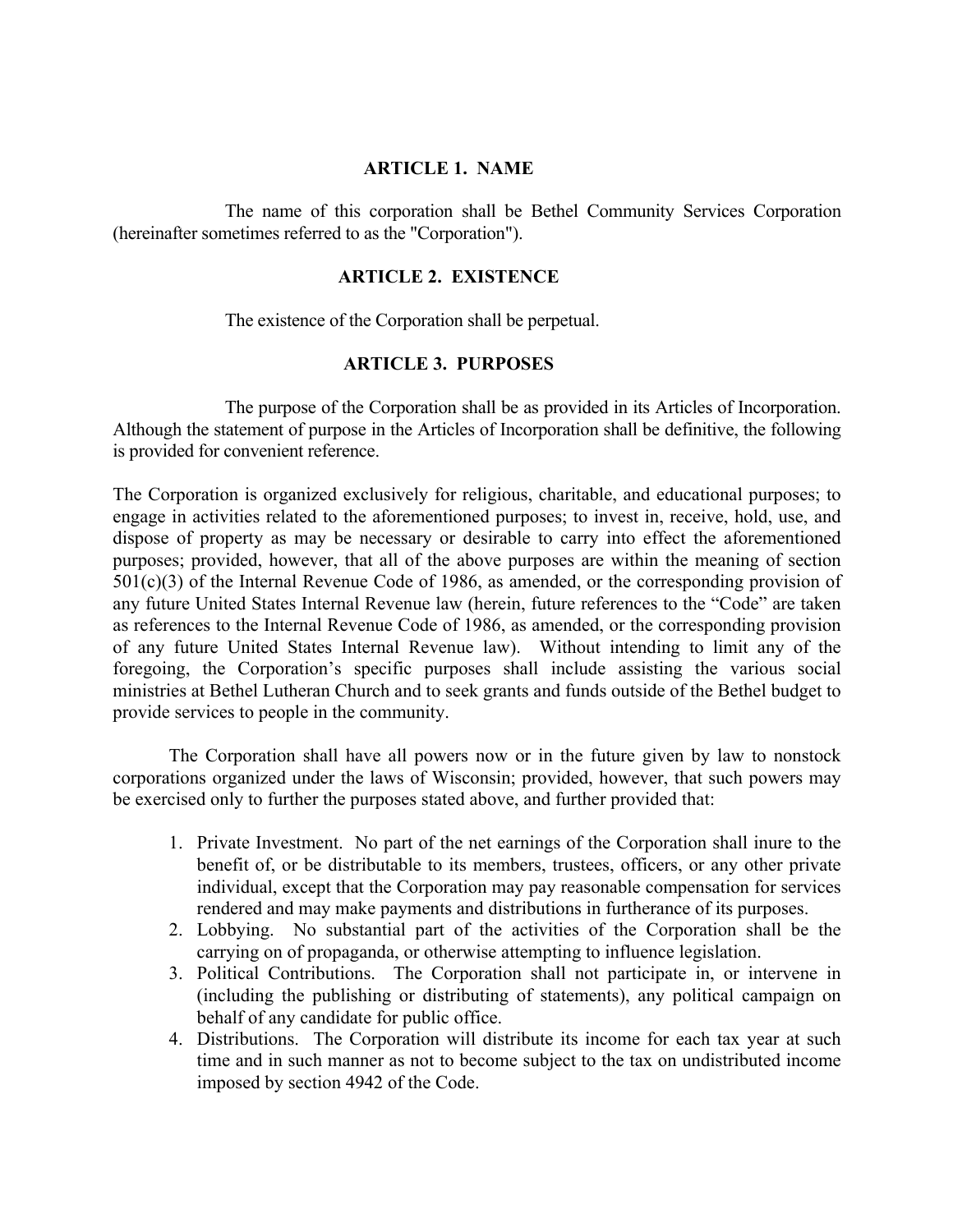- 5. Self-Dealing. The Corporation will not engage in any act of self dealing as defined in section 4941(d) of the Code.
- 6. Excess Business Holdings. The Corporation will not retain any excess business holdings as defined in section 4943(c) of the Code.
- 7. Investments. The Corporation will not make any investments in such manner as to subject it to tax under section 4944 of the Code.
- 8. Certain Expenditures. The Corporation will not make any taxable expenditures as defined in section 4945(d) of the Code.

## **ARTICLE 4. OFFICE**

The Corporation shall have and continuously maintain in the State of Wisconsin, a registered office and a registered agent whose office is identical with such registered office, and may have other offices within or without the State of Wisconsin as the Board of Directors determine.

## **ARTICLE 5. OFFICERS**

**Section 5.1. Enumerated.** The officers of the Corporation shall be a President, a Vice-President, a Secretary, and a Treasurer. These officers shall perform the duties prescribed by these Bylaws and by the parliamentary authority adopted by the Corporation.

**Section 5.2. Election and Terms; Qualifications.** The officers of the Corporation shall be elected annually by ballot by the Board of Directors at their regular annual meeting. All officers, other than the Treasurer, shall be elected for a term of one (1) year and until their successors shall be elected. Any nominee to serve as an officer shall be a member of the Board of Directors. The governing body of Bethel Lutheran Church, Madison, Wisconsin, shall designate one of the Directors appointed by it to serve as Treasurer, to serve until a successor is appointed and qualified.

**Section 5.3. Resignation and Removal.** Any officer may resign at any time by giving written notice to the Board of Directors. The resignation need not be accepted in order to be effective. Any officer other than the Treasurer may be removed by two-thirds (2/3) vote of the Board of Directors, whenever the best interests of the Corporation shall be served. The Treasurer may be removed at such time and in such manner as is determined by the governing body of Bethel Lutheran Church.

**Section 5.4. Vacancies.** Any vacancy in any office, except Treasurer, shall be filled for the unexpired portion of the term of such office by appointment by the President subject to confirmation of the Board. A vacancy in the office of Treasurer shall be filled by appointment by the governing body of Bethel Lutheran Church.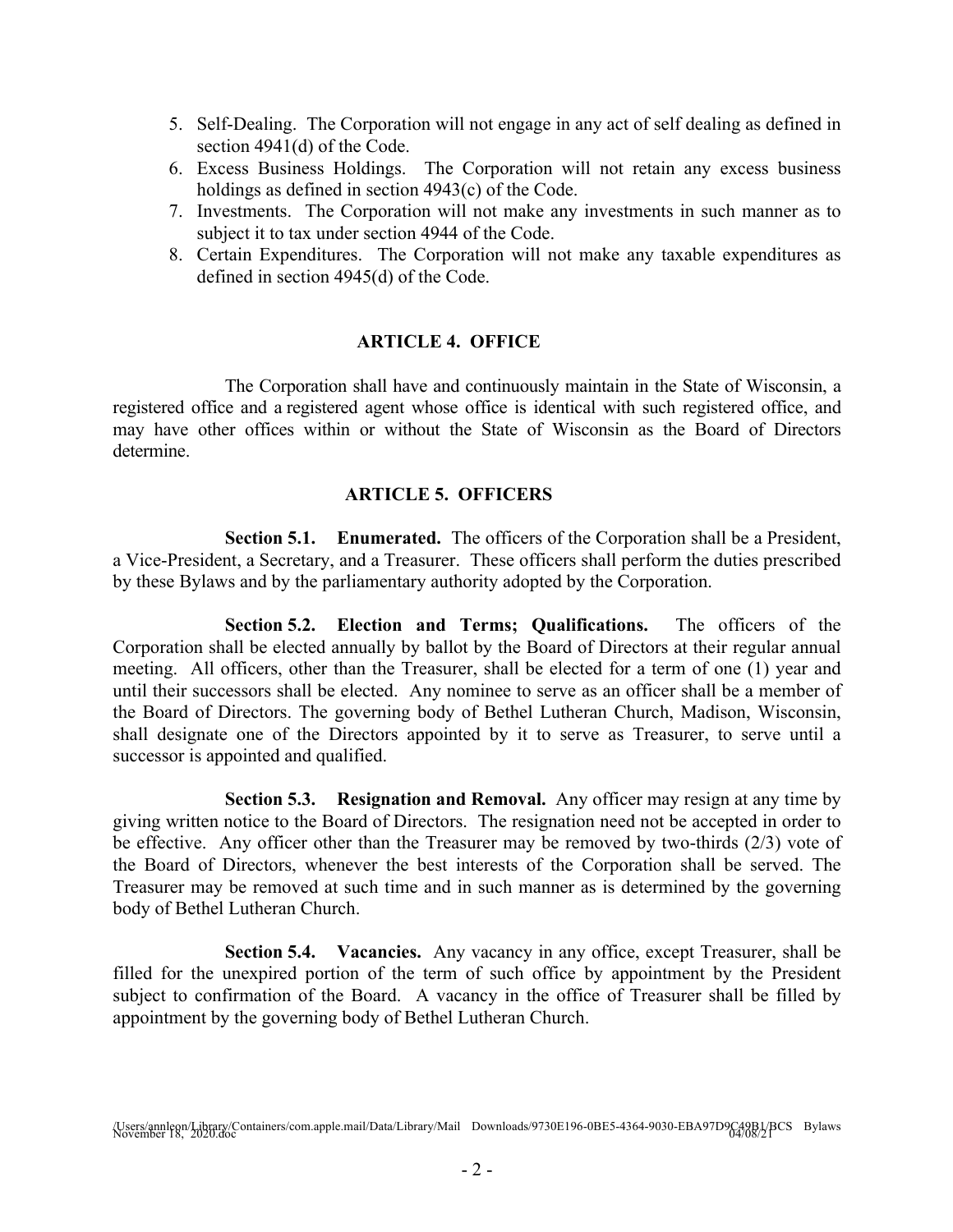## **Section 5.5. Duties.**

**a. President**. The President shall be the principal executive officer of the Corporation and shall in general oversee and control all the business and affairs of the Corporation.

The President shall preside at all meetings of the Board of Directors. The President shall have the power to make and execute contracts in the ordinary course of business of the Corporation or to delegate such power. The President, shall appoint the chair of all committees. The President jointly with the chairperson of a committee shall appoint members to the respective committees, with deference to each Director's choice. At the annual meeting of the Board, the President shall report the activities of the Corporation during the preceding year and make a statement of plans for the ensuring year. The President shall have such other powers and shall perform such other duties as may be assigned by the Board of Directors. The President shall be an ex-officio member of all committees of the Board of Directors.

- **b. Vice-President**. The Vice-President shall act for and exercise all the powers of the President in the absence of the President or in the event of his/her inability to act. The Vice-President shall have such other powers and shall perform such other duties as may be assigned by the President or the Board of Directors.
- **c. Treasurer**. The Treasurer shall have custody of and be responsible for all funds and securities of the Corporation subject to the approval of the Board of Directors, shall have or delegate authority to receive and give receipts for monies due and payable to the Corporation from any source, and deposit and/or cause to be deposited or invested all such money in the name of the Corporation, in such banks, trust companies or other depositories as shall be selected in accordance with the provisions of Article 11 of these Bylaws; shall keep and/or cause to be kept regular accounts and books which shall be open for inspection to any Board member upon reasonable notice; shall cause to be performed an independent audit at the close of each fiscal year or at such time as the Board of Directors shall determine; shall report at the annual meeting and at such regular meetings as requested by the President, as to the financial condition of the Corporation; shall give bond for the faithful discharge of his/her duties if required by the Board of Directors; shall in general perform all the duties incident to the office of Treasurer and such other duties as may be assigned by the President or the Board of Directors.
- **d. Secretary**. The Secretary shall keep or cause to be kept the minutes of all meetings of the Board of Directors; shall see that all notices are duly given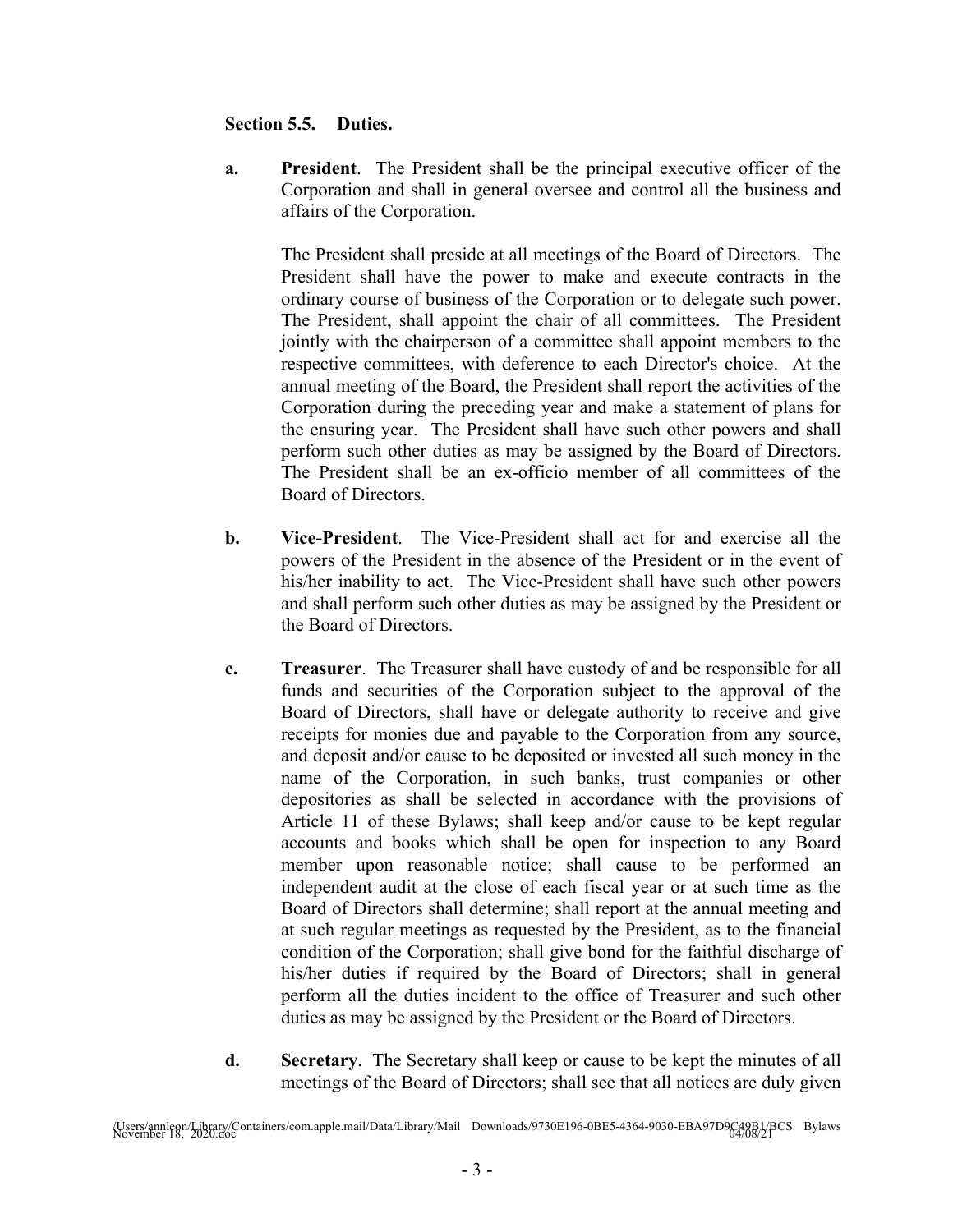in accordance with the provisions of these Bylaws or as required by law; shall be custodian of the corporate records; shall file or cause to be filed with the Wisconsin Department of Financial Institutions the annual report and other documents as required by law; shall file or cause to be filed all necessary documents which the Federal Government requires for a nonprofit organization; shall in general, perform all duties incident to the office of Secretary and such other duties as may be assigned by the President or by the Board of Directors.

## **ARTICLE 6. BOARD OF DIRECTORS**

**Section 6.1. Jurisdiction.** The entire affairs of the Corporation shall be exercised, conducted, and controlled by the Board of Directors. The Board of Directors shall have the power to oversee the affairs of the Corporation and otherwise have and exercise all powers necessary and convenient to effect the purpose of the Corporation not inconsistent with these Bylaws and federal and state guidelines and regulations.

**Section 6.2. Size**. No less than three (3) nor more than seven (7) Directors shall constitute the Board of Directors.

**Section 6.3. Qualifications; Election and Tenure; Removal and Resignation.**

- **a. Qualifications**. The membership of the Board of Directors shall be composed of persons who have actively demonstrated and/or expressed interest in and who endorse the purposes of the Corporation and who are members in good standing of Bethel Lutheran Church, Madison, Wisconsin.
- **b. Election and Tenure; Qualifications**. Two Directors, one of whom shall be designated as Treasurer, shall be appointed by the governing body of Bethel Lutheran Church, Madison, Wisconsin. The other Directors shall be elected by the members of the existing Board of Directors from a slate of nominees approved by the governing body of Bethel Lutheran Church. Directors shall be elected or appointed for a three (3) year term and may be re-elected to any number of terms. The terms shall be staggered, so that approximately one-third of the directors are elected each year.
- **c. Removal and Resignation**. Directors may resign at any time by giving written notice to the President or the Secretary. A resignation need not be accepted in order to be effective. Directors, other than the directors appointed by Bethel Lutheran Church, may be removed from the Board by a majority vote of the Board of Directors, upon failure to attend three (3) consecutive board meetings without the approval by the President, upon failure to demonstrate interest in the Corporation, or whenever the best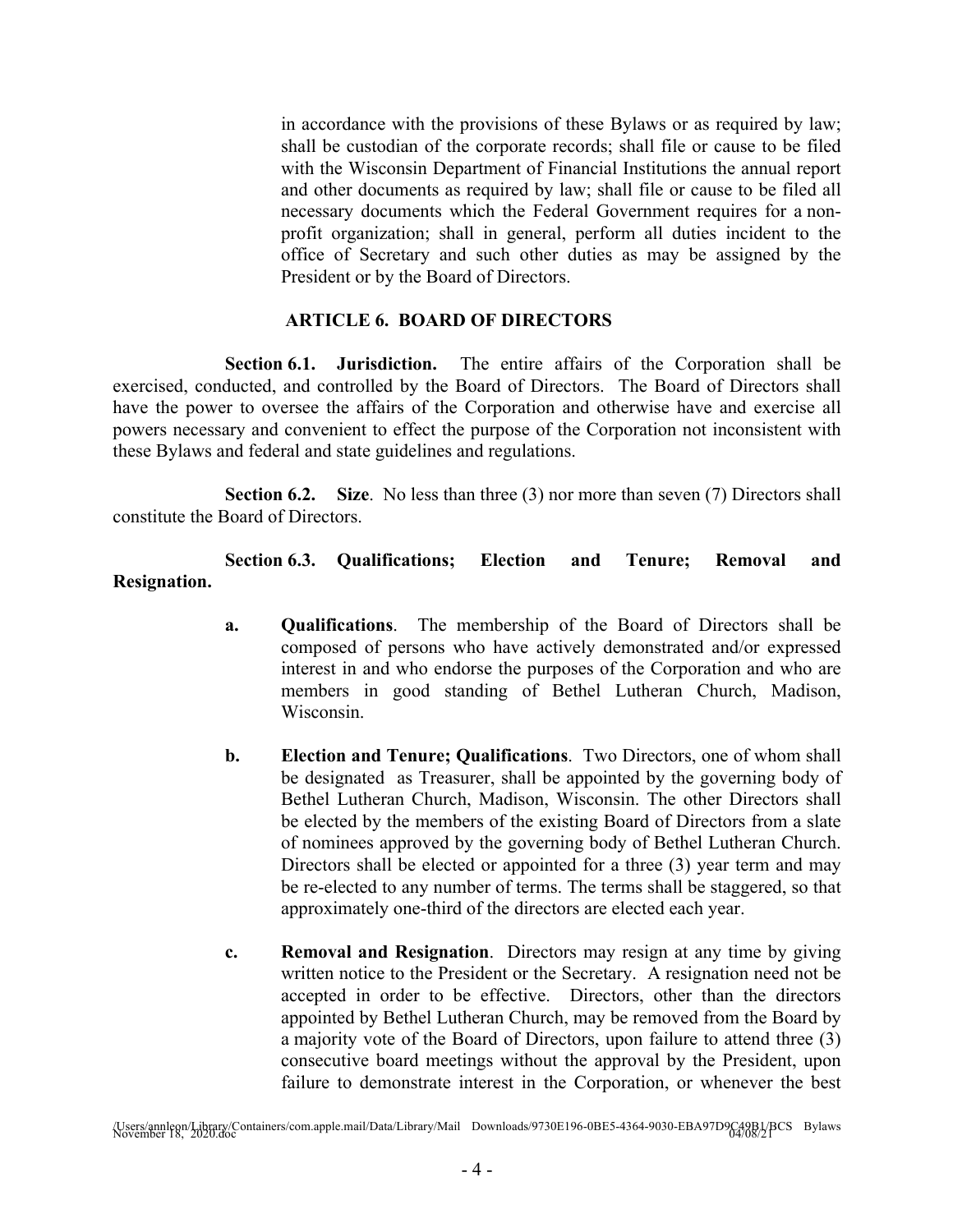interest of the Corporation is served. The directors appointed by Bethel Lutheran Church may be removed at such time and in such manner as determined by the governing body of Bethel Lutheran Church.

**Section 6.4. Vacancies.** Any vacancy on the Board of Directors shall be filled by election at a regular meeting of the Board, except that a vacancy in the position of directors appointed by Bethel Lutheran Church shall be filled by appointment by the governing body of Bethel Lutheran Church. Nominations shall be submitted by the nominating committee and approved by the governing body of Bethel Lutheran Church, and shall be considered by the Board of Directors prior to any vote. A person elected to fill a vacancy shall serve for the remainder of the unexpired term of his/her predecessor.

**Section 6.5. Liaison with Bethel Lutheran Church; Ex Officio Member of Board of Directors.** The governing body of Bethel Lutheran Church may appoint a member of that body as liaison to this corporation, and such liaison shall be an ex officio member of the Board of Directors, to be given notice and to attend all meetings of the Board of Directors, but who shall not vote or have any other powers of a member of the Board of Directors.

#### **ARTICLE 7. MEETINGS**

**Section 7.1. Annual Meeting.** An annual meeting of the Board of Directors shall be held in accordance with the end of the Corporation's fiscal year, at such time and place designated by the Board of Directors, at the Corporation offices in Madison, Wisconsin. The purpose of this meeting shall include the election of members to the Board of Directors, the election of the officers and the transaction of other business.

**Section 7.2. Regular Meetings.** The Board of Directors may provide by resolution the time and place, either within or without the State of Wisconsin, for the holding of additional regular meetings of the Board without other notice than such resolution.

**Section 7.3. Special Meetings.** A special meeting of the Board of Directors may be called by or at the request of the President or any two (2) directors and such person or persons may fix any place, either within or without the State of Wisconsin, as the place for holding any special meeting of the Board.

**Section 7.4. Notice and Waiver.** Except as otherwise prescribed by law, written notice of the time and place of any special meeting of the Board of Directors shall be given at least ten (10) days previously. Any director may waive notice of any meeting. Attendance of a director at any meeting shall constitute a waiver of notice of such meeting, except where a director attends a meeting for the express purpose of objecting to the transaction of any business because the meeting is not lawfully called or convened. Neither the business to be transacted at, nor the purpose of, any regular or special meeting of the Board of Directors need be specified in the notice or waiver of notice of such meeting, unless specifically required by law, the Articles of Incorporation or by these Bylaws.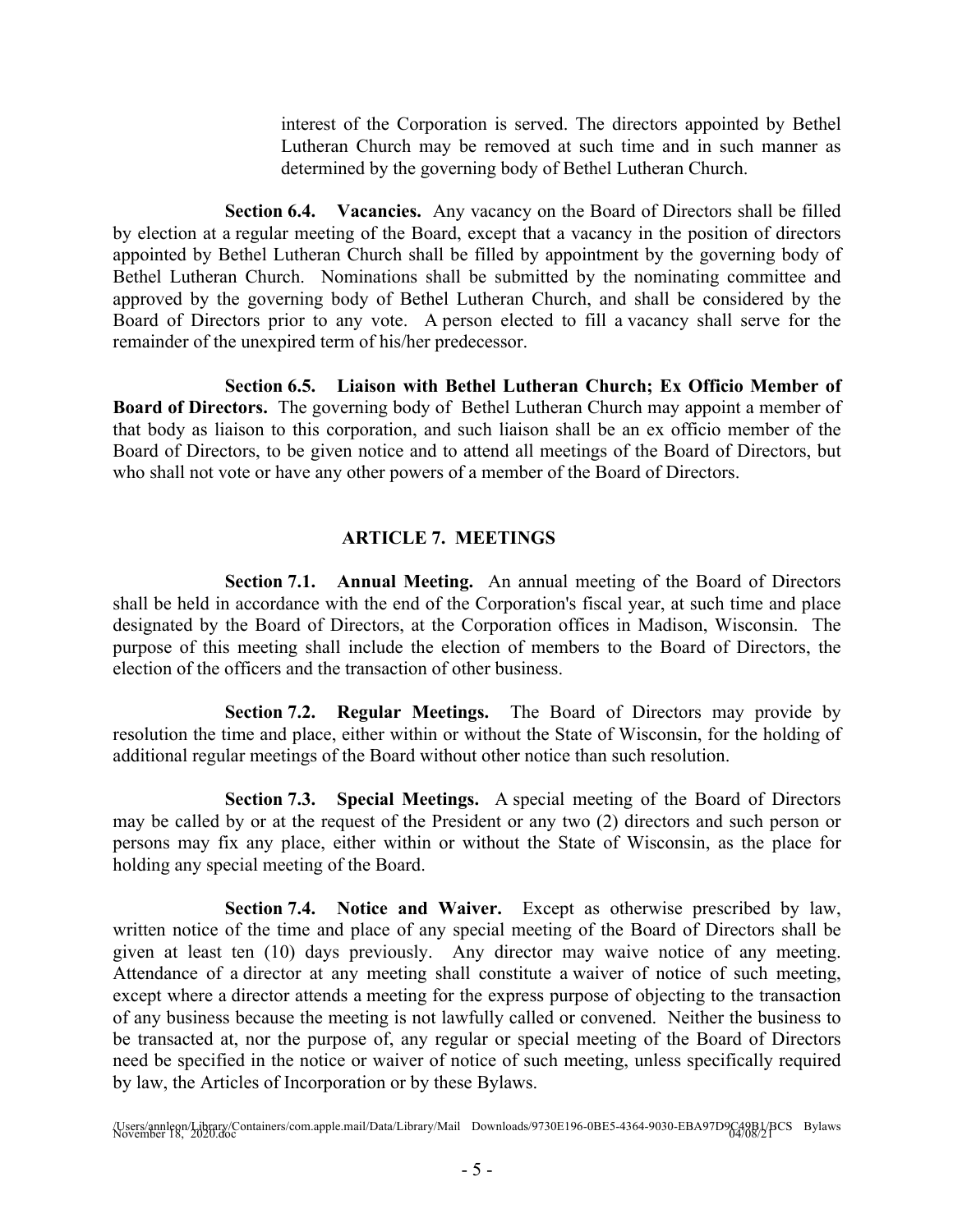**Section 7.5. Action Without a Meeting.** Any action required by law to be taken, or any other action which may be taken at a meeting of the Board of Directors, may be taken without a meeting, if a consent in writing, setting forth the action so taken, shall be signed by all of the directors entitled to vote. Such consent shall have the same force and effect as a unanimous vote and may state as such in any articles or document filed with the Wisconsin Department of Financial Institutions. Such a consent may be signed in the same manner as a waiver, as described in Section 13.2, below and may be transmitted in the same manner as a notice, as described in Section 13.1, below.

**Section 7.6. Quorum.** One-half (1/2) of the directors shall constitute a quorum for the transaction of business and any meeting of the Board of Directors.

**Section 7.7. Vote and Manner of Action.** Each member of the Board of Directors shall be entitled to one vote on each matter submitted to a vote. Voting by proxy shall not be allowed. The act of a majority of the directors present at a meeting at which a quorum is present shall be the act of the Board of Directors, except where otherwise provided by law, the Articles of Incorporation or by these Bylaws.

**Section 7.8. Executive Sessions.** Upon motion carried by the majority vote of the directors present, the Board may go into executive session. Executive Sessions shall be closed to the public and employees. Nothing in this section shall prevent the President from requesting the presence of a particular non-board member(s) at such Executive Session.

# **ARTICLE 8. INDEMNIFICATION OF OFFICERS, DIRECTORS, EMPLOYEES AND AGENTS**

**Section 8.1. Definitions Applicable to Indemnification and Insurance Provisions.**

- **a.** "**Corporation**" means Bethel Community Services Corporation, a nonstock, nonprofit corporation organized under Chapter 181 of the Wisconsin Statutes.
- **b.** "**Director**," "**Officer**," "**Employee**" and "**Agent**" mean any of the following:
	- (i) An individual who is or was a Director, Officer, Employee or Agent of the Corporation.
	- (ii) An individual who, while a Director, Officer, Employee or Agent of the Corporation, is or was serving at the Corporation's request as a director, officer, partner, member of any governing or decisionmaking committee, employee or agent of another corporation or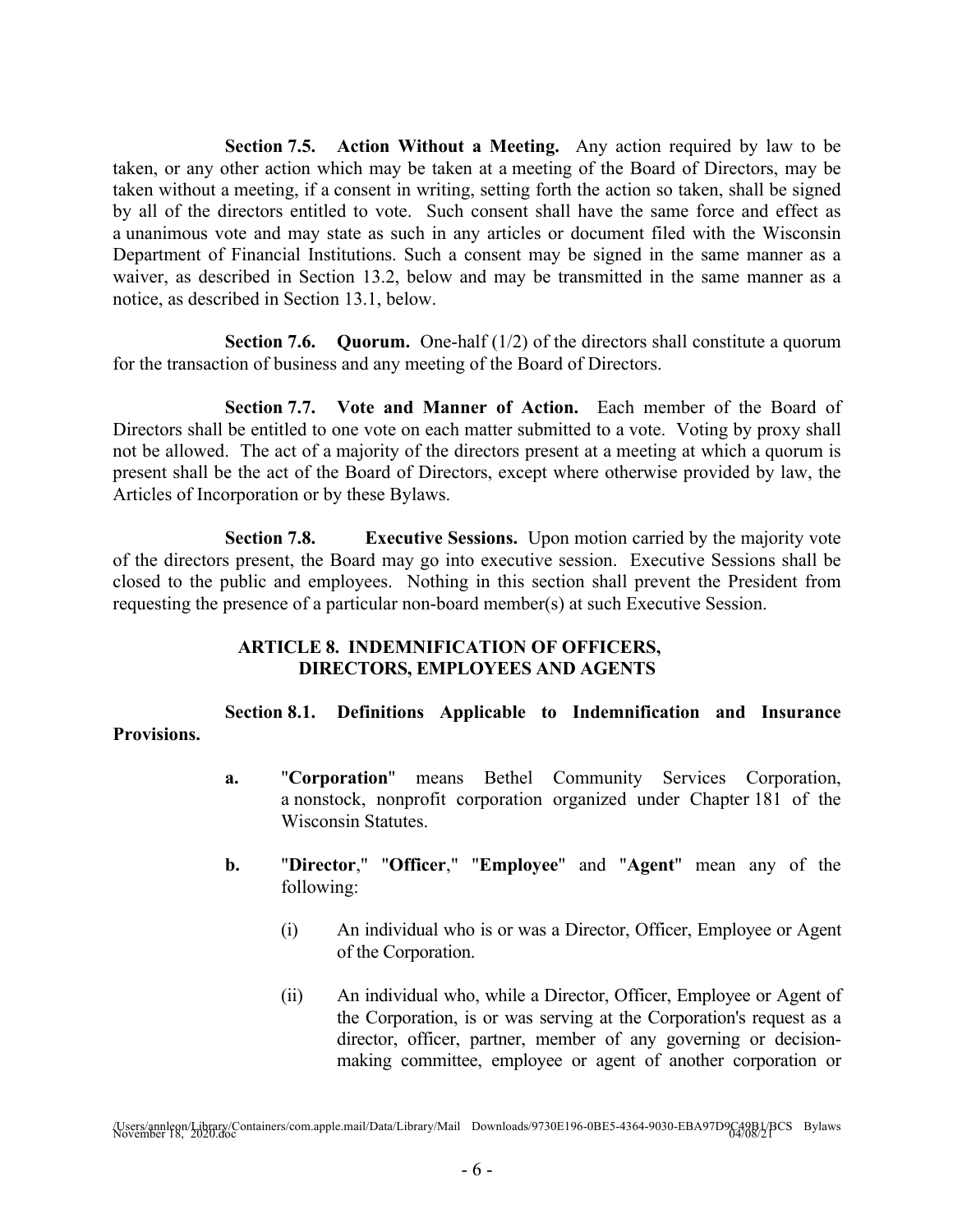foreign corporation, partnership, joint venture, trust or other enterprise.

- (iii) An individual who, while a Director, Officer, Employee or Agent of the Corporation, is or was serving an employee benefit plan because his or her duties to the Corporation also imposed duties on, or otherwise involved services by, the person to the plan or to participants in or beneficiaries of the plan.
- (iv) Unless the context requires otherwise, the estate or personal representative of a Director, Officer, Employee or Agent.
- **c.** "**Expenses**" include fees, costs, charges, disbursements, attorney fees and any other expenses incurred in connection with a proceeding.
- **d.** "**Liability**" includes the obligation to pay a judgment, settlement, penalty, assessment, forfeiture or fine, including any excise tax assessed with respect to an employee benefit plan, and reasonable expenses.
- **e.** "**Party**" means an individual who was or is, or who is threatened to be made, a named defendant or respondent in a proceeding.
- **f.** "**Proceeding**" means any threatened, pending or completed civil, criminal, administrative or investigative action, suit, arbitration or other proceeding, whether formal or informal, which involves foreign, federal, state or local law and which is brought by or in the right of the Corporation or by any other person.

# **Section 8.2. Mandatory Indemnification for Directors and Officers.**

- **a.** The Corporation shall indemnify a Director or Officer to the extent he or she has been successful on the merits or otherwise in the defense of a proceeding, for all reasonable expenses incurred in the proceeding if the Director or Officer was a party because he or she is a Director or Officer of the Corporation.
- **b.** (i) In cases not included under sub. (a) above, the Corporation shall indemnify a Director or Officer against liability incurred by the Director or Officer in a proceeding to which the Director or Officer was a party because he or she is a Director or Officer of the Corporation, unless liability was incurred because the person breached or failed to perform a duty he or she owes to the Corporation and the breach or failure to perform constitutes any of the following:

<sup>/</sup>Users/annleon/Library/Containers/com.apple.mail/Data/Library/Mail Downloads/9730E196-0BE5-4364-9030-EBA97D9C49B1/BCS Bylaws November 18, 2020.doc 04/08/21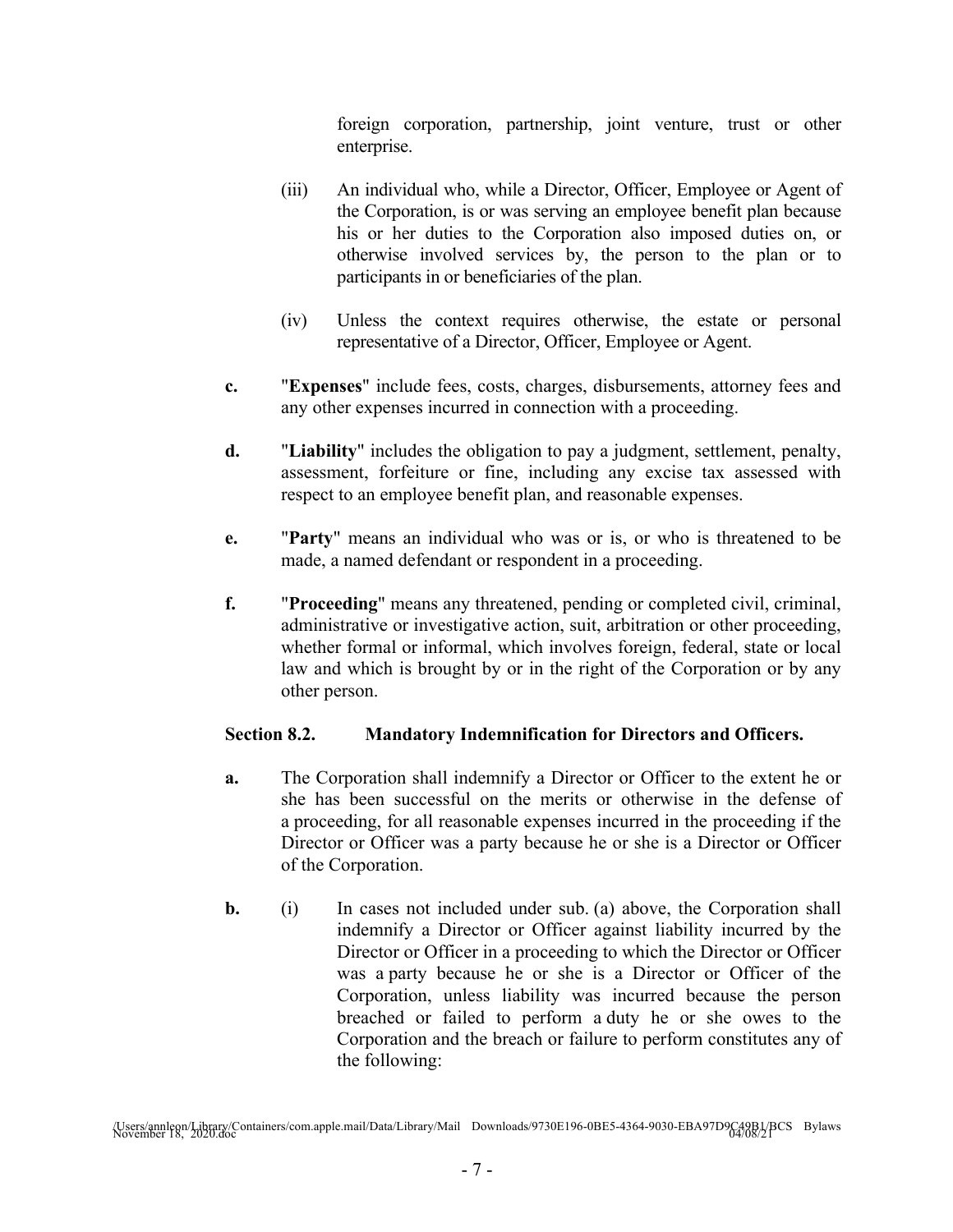- (1) A willful failure to deal fairly with the Corporation in connection with a matter in which the Director or Officer has a material conflict of interest.
- (2) A violation of criminal law, unless the Director or Officer had reasonable cause to believe his or her conduct was lawful or no reasonable cause to believe his or her conduct was unlawful.
- (3) A transaction from which the Director or Officer derived an improper personal profit.
- (4) Willful misconduct.
- (ii) Determination of whether indemnification is required under this subsection shall be made pursuant to the procedures provided for in Article 8, Section 8.5 of these Bylaws.
- (iii) The termination of a proceeding by judgment, order, settlement or conviction, or upon a plea of no contest or an equivalent plea, does not, by itself, create a presumption that indemnification is not required under these Bylaws.
- **c.** A Director or Officer who seeks indemnification under these Bylaws shall make a written request to the Corporation.
- **d.** (i) Indemnification under these Bylaws is not required to the extent limited by the Articles of Incorporation.
	- (ii) Indemnification under these Bylaws is not required if the Director or Officer has previously received indemnification or allowance of expenses from any person, including the Corporation, in connection with the same proceeding.

**Section 8.3. Allowance of Expenses as Incurred.** Upon written request by a Director or Officer who is a party to a proceeding, the Corporation may pay or reimburse his or her reasonable expenses as incurred if the Director or Officer provides the Corporation with all of the following:

- **a.** A written affirmation of his or her good faith belief that he or she has not breached or failed to perform his or her duties to the Corporation.
- **b.** A written undertaking, executed personally or on his or her behalf, to repay the allowance and, if required by the Corporation, to pay reasonable interest on the allowance to the extent that it is ultimately determined that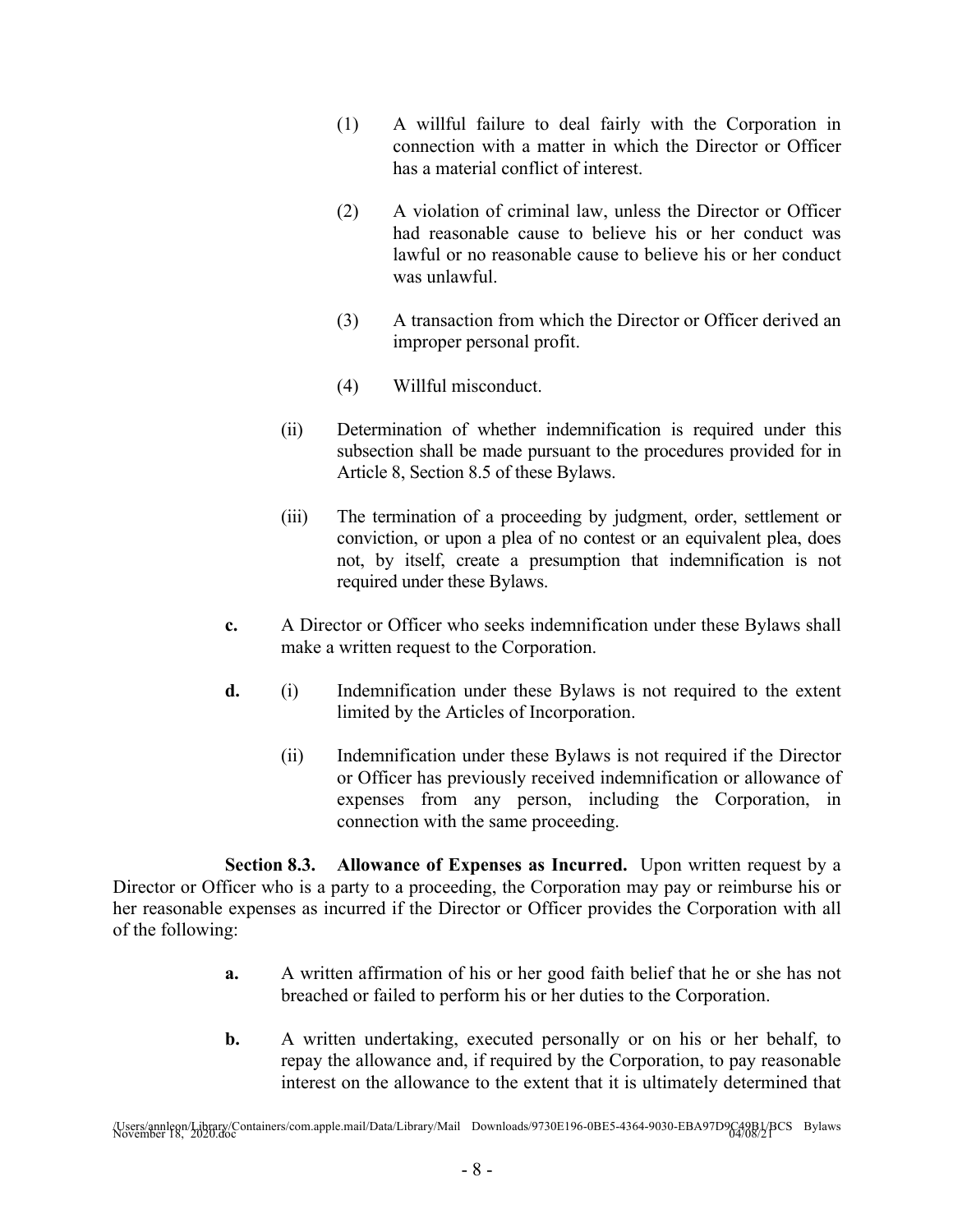indemnification is not required by this Article and that indemnification is not ordered by a court under applicable Wisconsin Statutes. The undertaking under this subsection shall be an unlimited general obligation of the Director or Officer and may be accepted without reference to his or her ability to repay the allowance. The undertaking may be secured or unsecured.

# **Section 8.4. Optional Indemnification and Allowance of Expenses for Employees and Agents.**

- **a.** The Board of Directors of the Corporation may from time to time, by resolution, authorize the Corporation to indemnify and allow payment of expenses for Employees or Agents of the Corporation. The indemnification and allowance of expenses for Employees and Agents shall be in accordance with the standards and procedures contained in Sections 8.2, 8.3, and 8.5 of this Article 8.
- **b.** The resolution of the Board of Directors authorizing indemnification of Employees and Agents may be specific as to particular Employees and Agents or may be general as to all Employees and Agents.
- **c.** The resolution of the Board of Directors may authorize the Corporation to enter into written contracts with an Employee or Agent providing for indemnification and allowance of expenses or provided for in this Article 8.

**Section 8.5. Determination of Right to Indemnification.** Except for court ordered indemnification of Directors and Officers provided for in Section 181.0873(5) and 181.0879 of the Wisconsin Statutes, the right of a Director, Officer, Employee or Agent to indemnification under these Bylaws shall be determined by one of the three methods set forth below. The determination of which method will be used shall be by a majority vote of the disinterested Directors.

- **a.** By a majority vote of a quorum of the Board of Directors consisting of Directors not at the time parties to the same or related proceedings. If a quorum of disinterested Directors cannot be obtained, then by majority vote of a committee duly appointed by the Board of Directors consisting solely of two or more Directors not at the time parties to the same or related proceedings. Directors who are parties to the same or related proceedings may participate in the designation of members of the committee.
- **b.** By independent legal counsel selected by a quorum of the Board of Directors or its committee in the manner prescribed under subparagraph (a), above, or if unable to obtain such a quorum or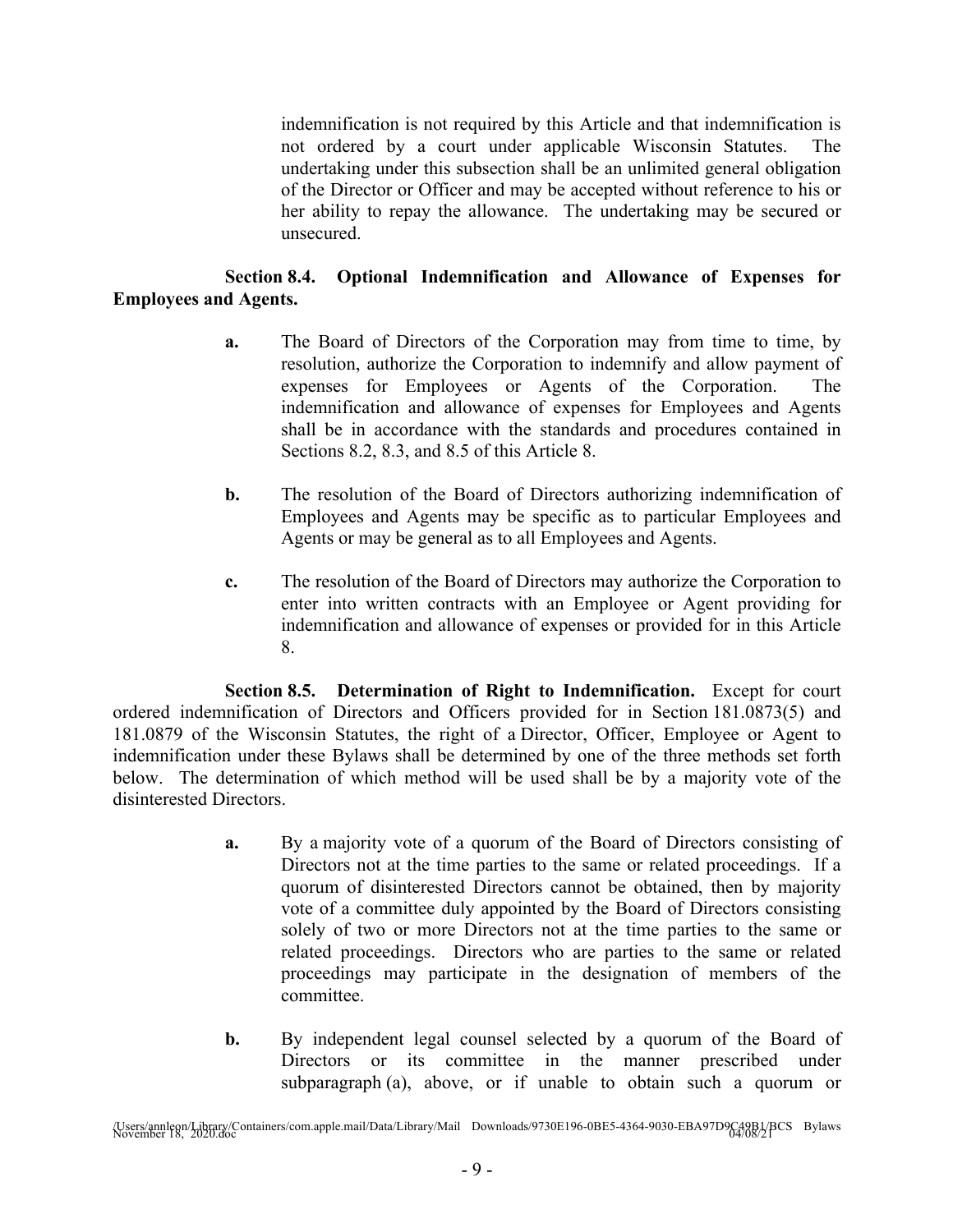committee, by a majority vote of the full Board of Directors, including Directors who are parties to the same or related proceedings.

**c.** By a panel of three arbitrators consisting of one arbitrator selected by those Directors entitled under subparagraph (b) above to select independent legal counsel, one arbitrator selected by the person or persons seeking indemnification and one arbitrator selected by the two arbitrators previously selected.

**Section 8.6. Insurance.** The Corporation may purchase and maintain insurance on behalf of an individual who is a Director, Officer, Employee or Agent of the Corporation against liability asserted against and incurred by the individual in his or her capacity as an Employee, Agent, Director or Officer, or arising from his or her status as an Employee, Agent, Director or Officer, regardless of whether the Corporation is required or authorized to indemnify or allow expenses to the individual against the same liability under these Bylaws or applicable Wisconsin Statutes.

## **Section 8.7. Miscellaneous.**

- **a. Additional Rights to Indemnification and Allowance of Expenses**. The Board of Directors, by resolution, may authorize rights to indemnification and payment of expenses for Directors and Officers, which are in addition to those provided for in Section 8.2 and 8.4 of this Bylaw, provided that such authorization is determined by independent legal counsel to be permissible under Section 181.0877 of the Wisconsin Statutes.
- **b. Court Ordered Indemnification**. It is acknowledged that a Director and Officer of the Corporation has the right under Sections 181.0873(5) and 181.0879 of the Wisconsin Statutes to apply to a court of competent jurisdiction for a judicial determination of the right of a Director or Officer to be indemnified by the Corporation.

# **ARTICLE 9. CONTRACTS, CHECKS, DEPOSITS AND FUNDS**

**Section 9.1. Contracts.** The Board of Directors may authorize any officer or officers, agent or agents, or the Executive Director to enter into any contract or execute and deliver any instrument in the name of and on behalf of the Corporation; such authority may be general or confined to specific instruments.

**Section 9.2. Checks and Drafts.** All checks, drafts or other orders for the payment of money, notes or other evidence of indebtedness, issued in the name of the Corporation, shall be signed by such officer or officers, agent or agents of the Corporation, or as shall be determined by resolution of the Board of Directors. In the absence of such determination by the Board of Directors, such instruments may be signed by the Treasurer and countersigned by one other officer of the Corporation.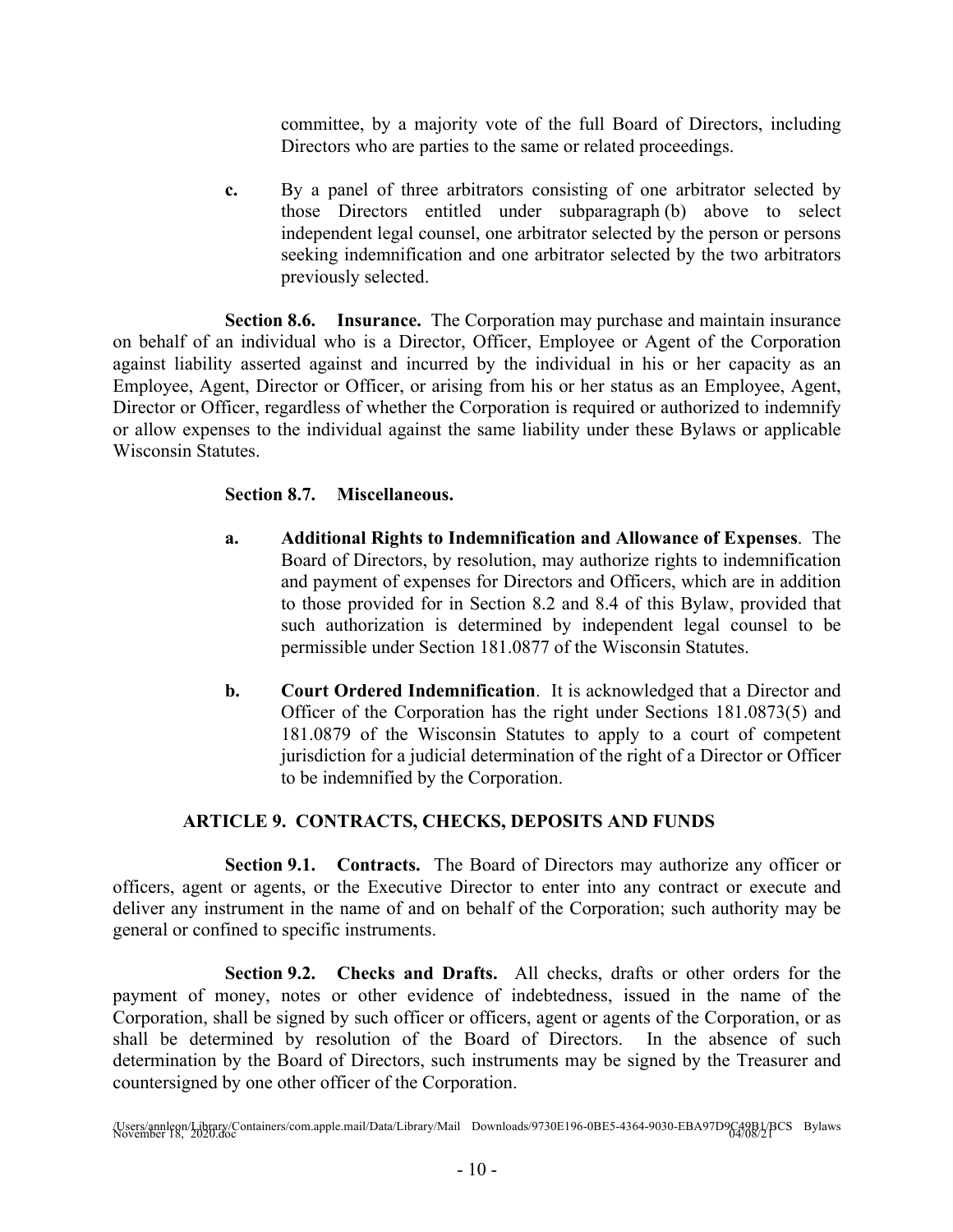**Section 9.3. Deposits.** All funds of the Corporation shall be deposited to the credit of the Corporation, in such banks, trust companies or other depositories as the Board of Directors may select.

**Section 9.4. Gifts.** The Board of Directors may accept on behalf of the Corporation any contribution, gift, bequest or devise for the general purposes or for any special purpose of the Corporation. The Board of Directors may designate certain categories of gifts or contributions which may be accepted on behalf of the Corporation by fund raising boards authorized by the Board of Directors.

#### **ARTICLE 10. RECORDS**

The Corporation shall keep correct and complete books and records of account and shall also keep minutes of the proceedings of the Board of Directors and committees having any authority of the Board of Directors. All books and records of the Corporation may be inspected by any director, or his/her agent or attorney, for any proper purpose at any reasonable time.

## **ARTICLE 11. FISCAL YEAR**

The fiscal year of the Corporation shall begin on the first day of January of each year and end on the last day of December of each year.

## **ARTICLE 12. SEAL**

The Corporation shall have NO corporate seal.

## **ARTICLE 13. NOTICES**

**Section 13.1. Manner of Notice.** Whenever under the provisions of law, the Articles of Incorporation or these Bylaws, notice is required to be given to any person, it shall not be construed to require personal delivery and such notice may be given in writing by depositing it, in a sealed envelope, in the United States mails, air mail or first class, postage prepaid, addressed (or, by delivering it to a telegraph company, charges prepaid, for transmission) to such person either at his/her address as it appears on the books of the Corporation or at his/her business address; and such notice shall be deemed to be given at the time when it is thus deposited in the United States mails (or delivered to the telegraph company). Such notice may be given in writing by transmission by facsimile or electronic mail to such person at his/her address as furnished by that person to the Corporation; and such notice shall be deemed to be given at the time when it is thus transmitted.

**Section 13.2. Waiver of Notice.** Whenever any notice is required to be given under the provisions of the Chapter 181 of the Wisconsin Statutes or under the provisions of the Articles of Incorporation or the Bylaws of the Corporation, a waiver thereof in writing signed by